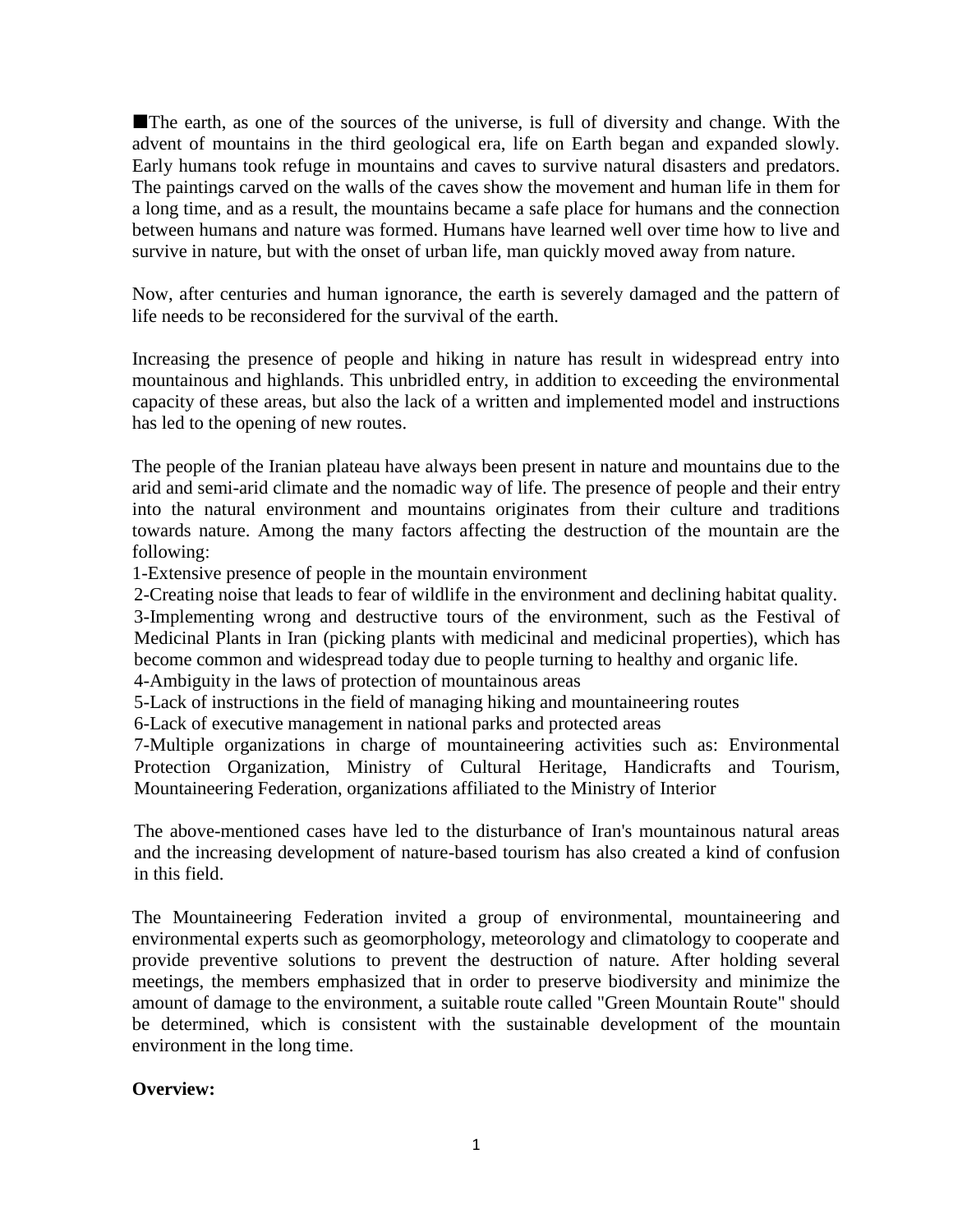An approach to nature sustainability and provide a codified method called instruction (executive instructions) and also provide a model to organize mountaineering trails and nature tours to prevent further destruction of Iran's mountain ecosystems, introduction of wildlife habitats, plant habitats, natural and human attractions

#### **Objective:**

Carrying out a plan to organize Iran's mountaineering routes to prevent the increasing destruction of the mountain environment as a result of the direct impact of heavy traffic on the one hand and to prevent the increase of encroachment on the unique areas of the mountain ecosystem on the other hand

Expected Results:

1-Managing the traffic of people to mountainous areas according to the environmental capacities

2-Increasing the number of trained people entering the mountains with expert guides

3-Identifying the potentials of mountaineering trails and mountaineering routes (capacity measurement)

4-Lack of development of new trail and routes in sensitive habitats and habitats of sensitive areas

5-Conservation of biodiversity (endangered species, endemic, relic, rare)

6-Protecting the intangible heritage of local communities

7-Empowerment and awareness of local communities

8-Participation and ownership of local stakeholders

9-Preventing off-road

Due to differences in ranking and the importance of factors affecting the destruction of mountainous areas of the world and also taking into account the natural and human geographical characteristics of Iran, the increasing entry of untrained people into the mountains is one of the most important factors in pollution and environmental degradation.

It took 6 months for a team of 8 experts in meteorology, climatology, geomorphology, social sciences, mountaineering, environment and landscape design to develop a general guideline for identifying and designing a green route. The main purpose of the "Green Mountain Trail instruction " is to select and determine a special route to climb the mountain peak with respect to reducing environmental consequences and increasing safety.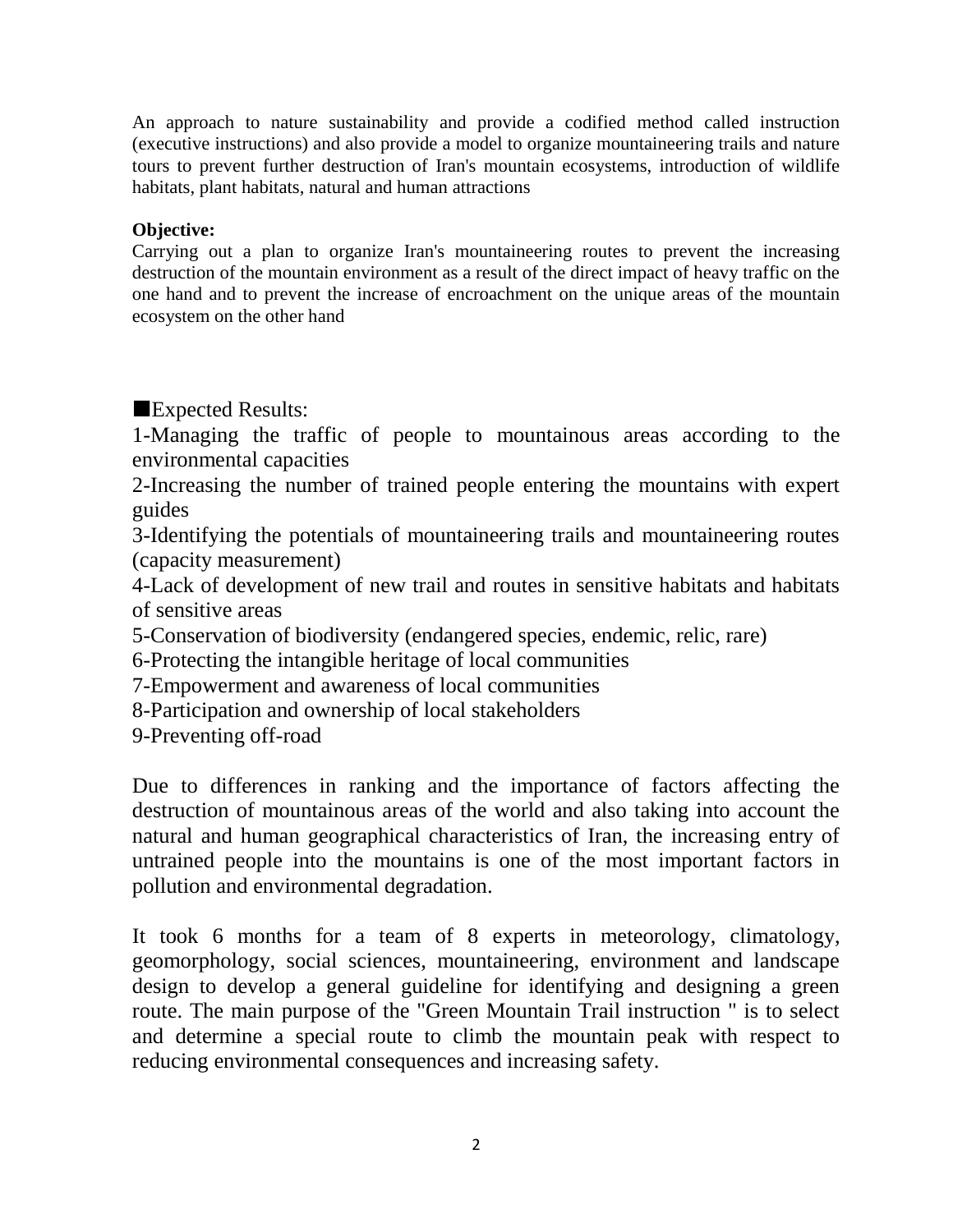### **Performance:**

Based on environmental considerations and criteria and mountaineering components of the instruction, first of all, the best and safest special route that has the standards and principles presented in the green mountain route was selected and then carefully operated by experts in the region.

To carry out the pilot project, the highest mountain of Gilan province, Sumamous with a height of 3703 meters a.s.l, located in the south of the Caspian Sea in the Alborz Mountains was selected. The considerable height and the presence of ancient forests and Ice Age relics (Hyrcanian forests) on its slopes were the two main reasons for choosing Mount Sumamous.

Three main groups were involved in the implementation phase of the Green Mountain Route:

1-Iranian Mountaineering and Climbing Federation with provincial and city subdivisions

2-Mountain environment experts and landscape and route design

3-Managers and local community.

In the implementation phase, with the presence of a research group and a group of climbers, all the climbing routes to Samamous Mountain were identified and after evaluation, 5 major climbing routes were surveyed. Following the guidelines of the Green Route, the northern route of Samamous Mountain (Jurdasht village route) was selected as the best route.

Various trailers reached the summit from the northern front, among which a route was identified as a suitable route and introduced as a green mountain route. Then, with the presence of a team of route design experts with the help of the local community, signage, warning and interpretation boards were installed in accordance with all the principles provided in the procedure. This was done in 90 days and the project was inaugurated in September 2016.

The distinguishing feature of the design

1- Intangible education of the local community about the use of appropriate and environmentally friendly tools in the mountains

2-Awareness and information to mountain communities, especially in the Alborz mountains

3- Successful implementation of a mountain environment plan and coordination between government departments and the private sector to cooperate and remove various obstacles such as financial and legal barriers.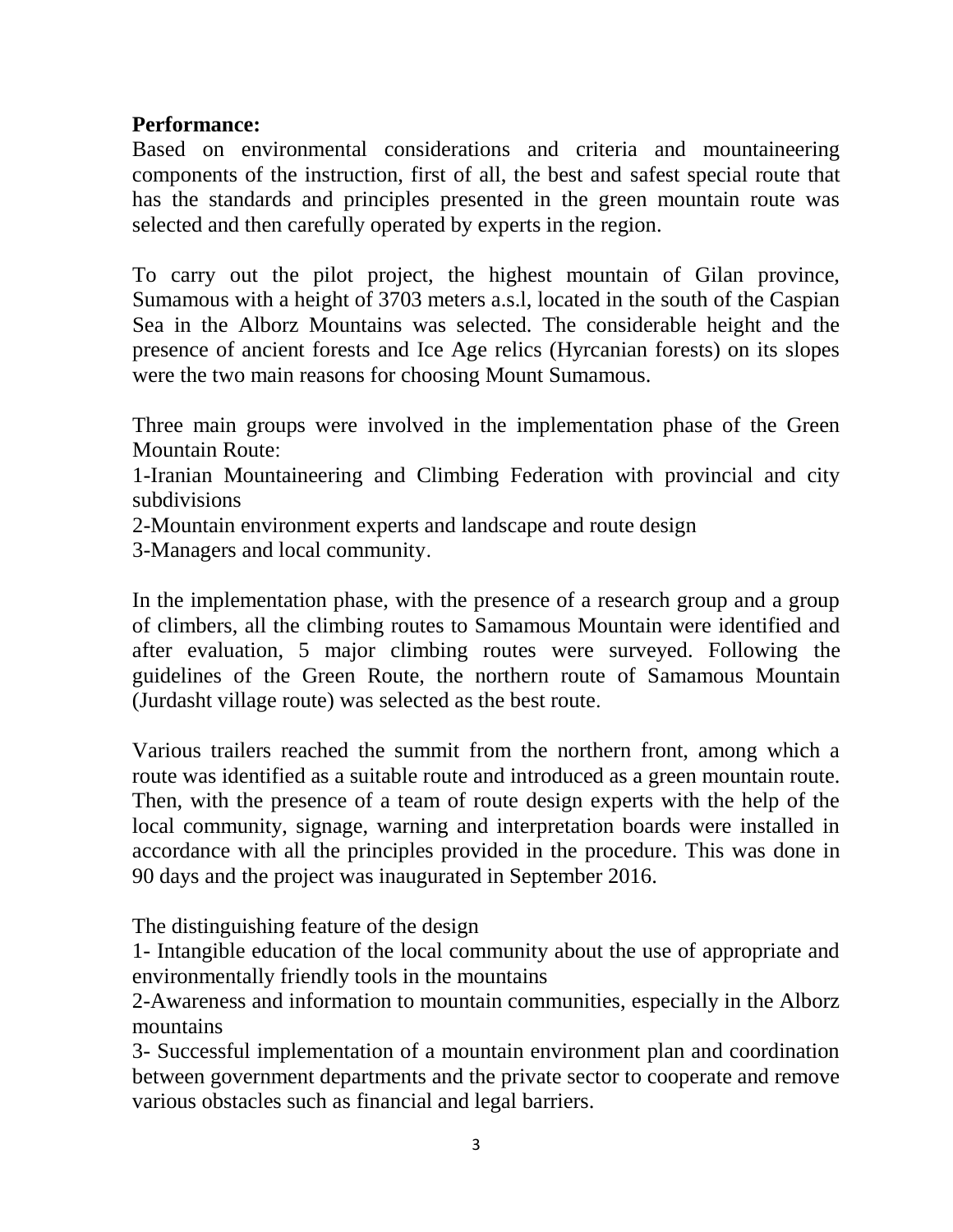4- Accompanying and face-to-face participation of experts preparing the route guide with local stakeholders

5- Implementing an environmental plan while generating revenue and increasing the economic power of the local community

# **General goals**

-Protection of ecosystem and sustainable development of mountain environment -Protection of the intangible heritage of local communities in mountainous and foothill areas

-Participation of local communities with the aim of intangible education of local communities in order to protect the natural environment

-Empowering local communities through the development and organization of eco-tourism resorts

-Receiving a license from the relevant authorities to enter mountainous area and mountaineering

Today, in the global ranking, the tourism industry is one of the most important industries in the cultural, social and economic contexts, which has developed rapidly in recent years and has become one of the largest sources of income in the world .Experts and international organizations have divided tourism into cultural, historical, religious, nomadic, commercial, health, adventure-sport, nature, and geotourism according to different criteria. Due to the nature of the mountains, part of the nature tourism and geotourism activities are done in mountainous areas.

The main purpose is to provide principles and strategies for the sustainability of mountain landscapes and their development in the form of physical and functional development. Protection of natural heritage, strengthening and promotion of mountain tourism and creating a suitable environment for a variety of recreational - tourism activities and research are among the goals of designing such environments. This project has been done with the aim of organizing and managing mountaineering and suitable mountaineering trails.

Therefore, the emphasis of the project is on the issue of mountains and outdoor sports and activities, including nature-oriented tourism and mountaineering. In fact, this is an environmental project designed to enhance the physical and mental capacity of people to live long, healthy lives and maintain a natural environment. Despite the efforts and actions taken by the Federation of Mountaineering and Sport Climbing, mountain tourism in Iran has had negative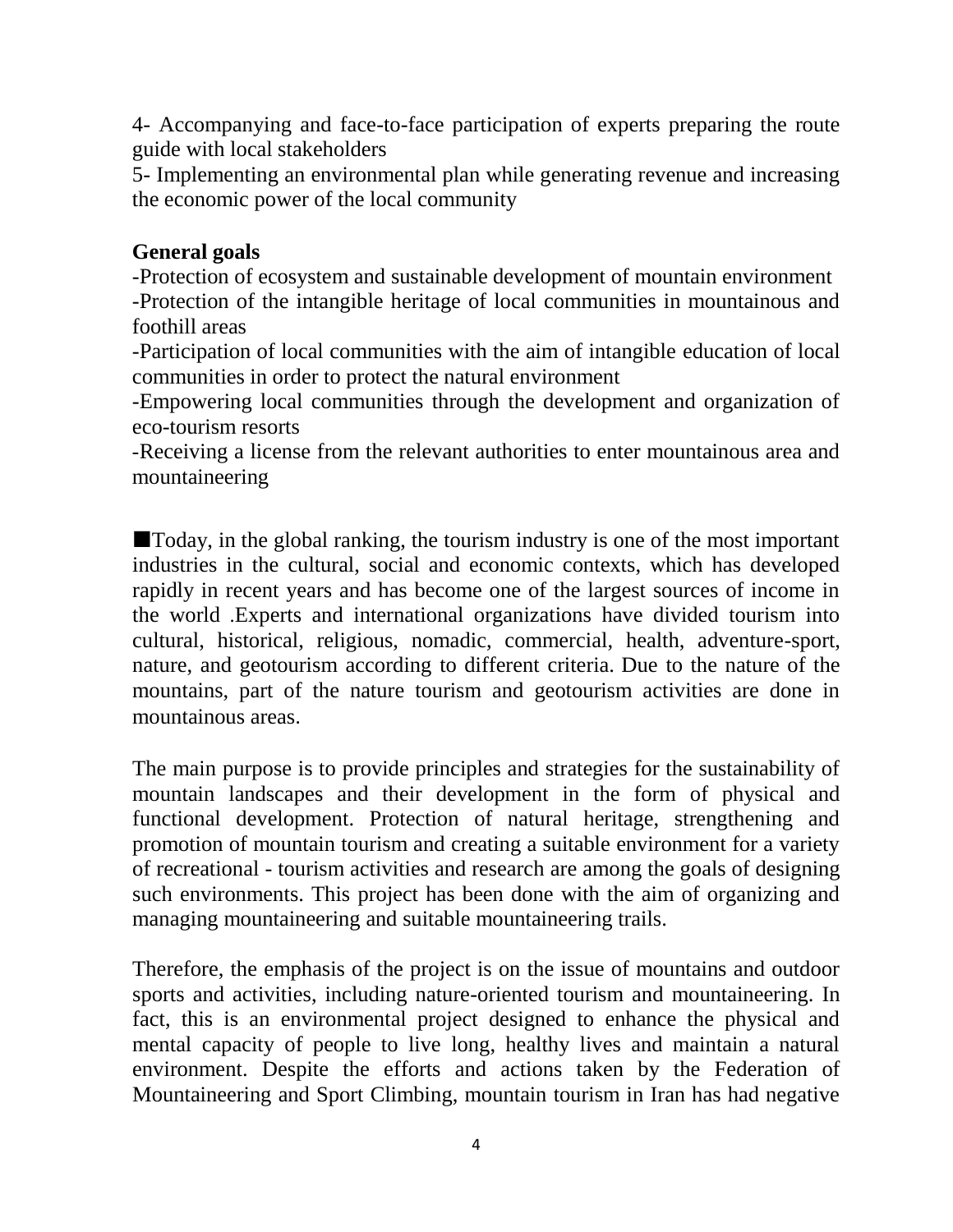consequences for mountainous areas. One of these harms due to the large presence of tourists in mountainous areas in most parts of the country is the development of abundant sanctuaries regardless of environmental criteria. The development of new routes and non-use of existing routes has led to the development of numerous dirt routes and soil erosion in mountainous areas. Some of these routes, regardless of the protected areas in the mountains, have created negative conditions for the creatures.

In Iran, arid climate and average annual rainfall of about 235 mm is one of the main reasons for people tending to the mountains for leisure, recreation, entertainment and sports. At the same time, mountainous areas lack efficient environmental management. This may not be very justifiable for many mountainous areas, for example in Europe and the foothills of the Alps. In addition to combining environmental conditions and outdoor sports, environmental values and the safety of climbers have been considered in the designed trails.

Tourism is centered on the presence of nature for a period of time that has spread all over the world and every day we see the emergence of new sub-branches in various nature-related sports, including mountaineering.

The presence of conscious and responsible human beings in nature not only does not cause the destruction of nature for future generations, but with the presence of more of these kind of people in nature, we see human beings flourishing through visual sense, breathing fresh air, etc. from nature, which ultimately leads to peace. It will reach the macro level of society, and on the other hand, we will see selfhealing and the restoration of endangered plant and animal species in nature in the long run.

The increasing expansion of urban communities and the spread of information through the Internet and cyberspace in this period has made people better understand each other. It also allows us to see and touch how other people from other places in the world reside, live, work, play, and what their interests are, which is the strongest motivation to move to new and unknown pristine mountain places.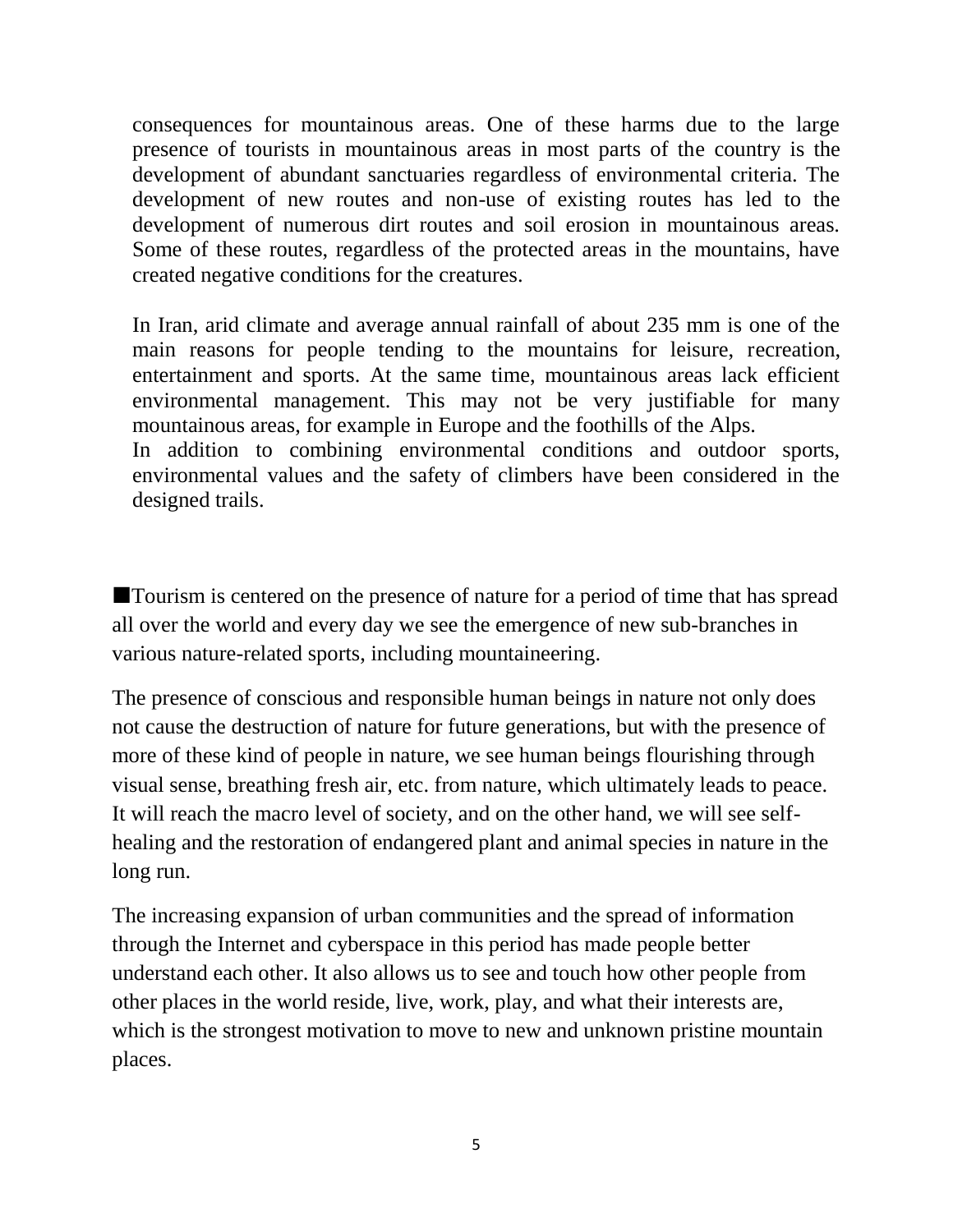Without a doubt, the dissemination and promotion of information, regardless of education, infrastructure, monitoring, support and protection, is a very dangerous task that will occur in different societies in different ways. Information in public places, etc. But in developing countries, where issues are indifferent to the basics, it will be seen as a complete destruction of nature and the environment.

Without a doubt, the dissemination and promotion of information, without regard to education, infrastructure, monitoring, support and protection, is a very dangerous task that will occur in different communities in different ways. In advanced societies, these harms are manifested in the form of amendments to regulations, installation of signboards, information in public places, and to the public, but in developing countries, which are indifferent to the basics, they are seen as complete destruction of nature and the environment.

The method of the Green Mountain route, as the first provider of construction patterns and treatment of mountainous nature in Iran, tries to expand human affection for nature as much as possible so that future generations can use and protect it. If the provisions of this policy are used and implemented correctly, in the not too distant future, mountainous nature will have the opportunity to continue its life.

For example, suppose a mountain that has eight ascent routes to reach the top of the mountain is disturbed and destroyed by all kinds of environmental damage and so on. Now, let's assume that only one of the eight routes is allowed to pass, and that is with an official permit. Naturally, all seven routes, or better to say 85% of the mountains, will survive in their natural peace and quiet and will have the opportunity to rebuild themselves.

The use of a single special path of the green mountain route has the following benefits:

- 1 -Creating a safe route for all mountain-related sports
- 2 -More participation of local stakeholders with mountaineers
- 3 -Providing a bed and creating infrastructure for mountain-related sports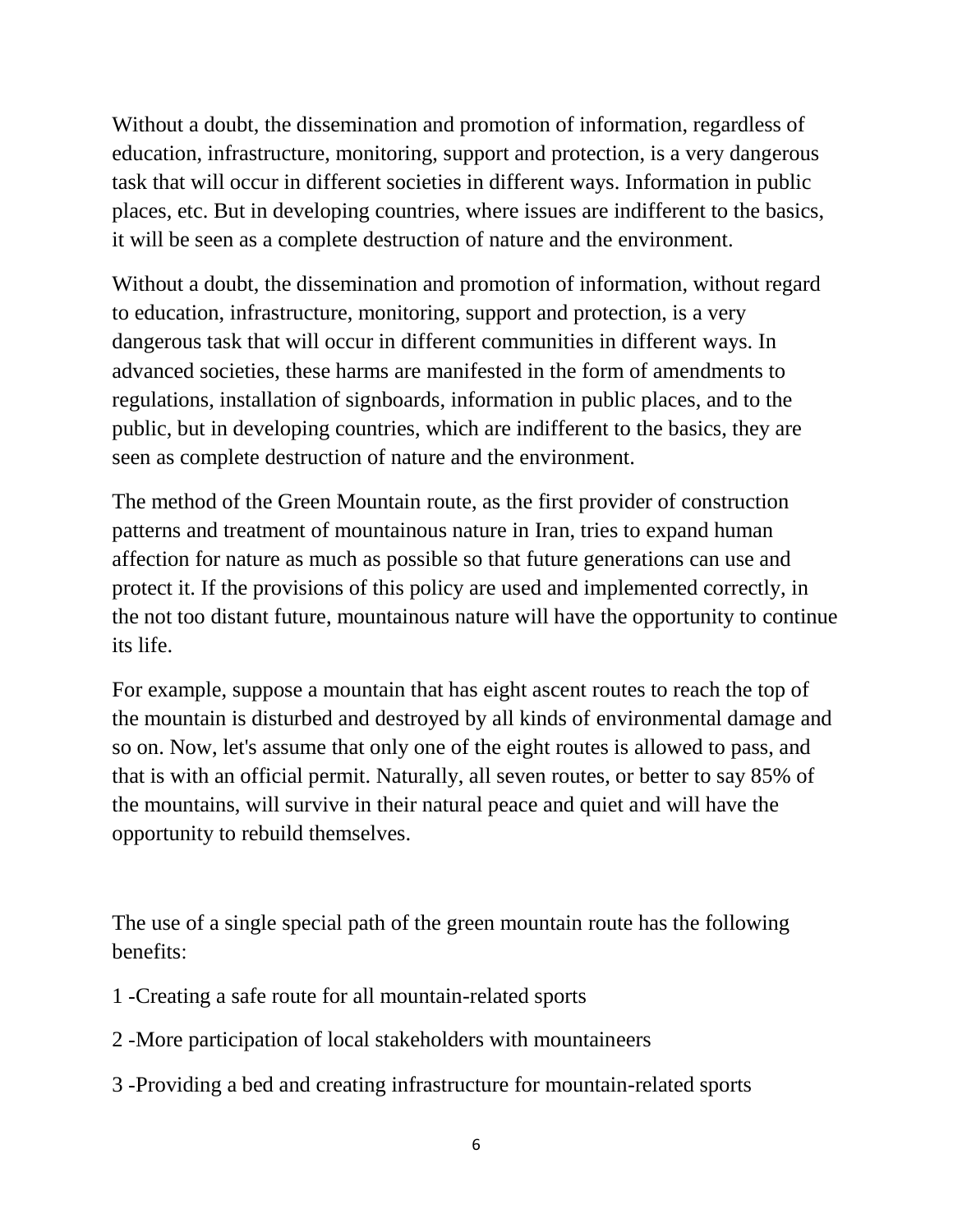4 -A suitable place for holding all kinds of mountain sports competitions

5 -The sense of sportsmanship and the desire of local communities to do sports related to mountaineering

6 -Improving the quality level of mountaineering and creating interaction between mountaineering groups in the region

7 -Less destruction of nature

8- Increasing the protection of sensitive and vulnerable ecosystems

With the correct implementation of the Green Mountain Path in mountainous areas, the indigenous people present in the region (local communities) as the host community with the increase of sustainable employment are the first people who will benefit from the arrival of sports tourists as the guest community. The mountainous villages and hamlets of the mountains of Iran often have fragile economies due to their remoteness from large cities, low traffic, as well as in terms of terrain, high slope, low rainfall, etc. The presence of trained individuals and groups as guest communities will play an important and constructive role in the economic, cultural and social prosperity of the host communities. Climbers in the region are in dire need of three indicators: transportation, accommodation and food.

### **-Transportation**

1 -Traffic from the last point of the city to the last village by motor vehicle 2 -Moving equipment and people to the beginning of the mountaineering route by motor vehicle or using domestic animals

3 -Traffic in a mountainous area using the step-by-step presence of a local guide

# **-Accommodation**

1 -Using the houses of local communities as a place of rest and rejuvenation

2 -Accommodation in ready-made campsites managed by local communities

3- Climbers camping in a safe place at the end of the village to climb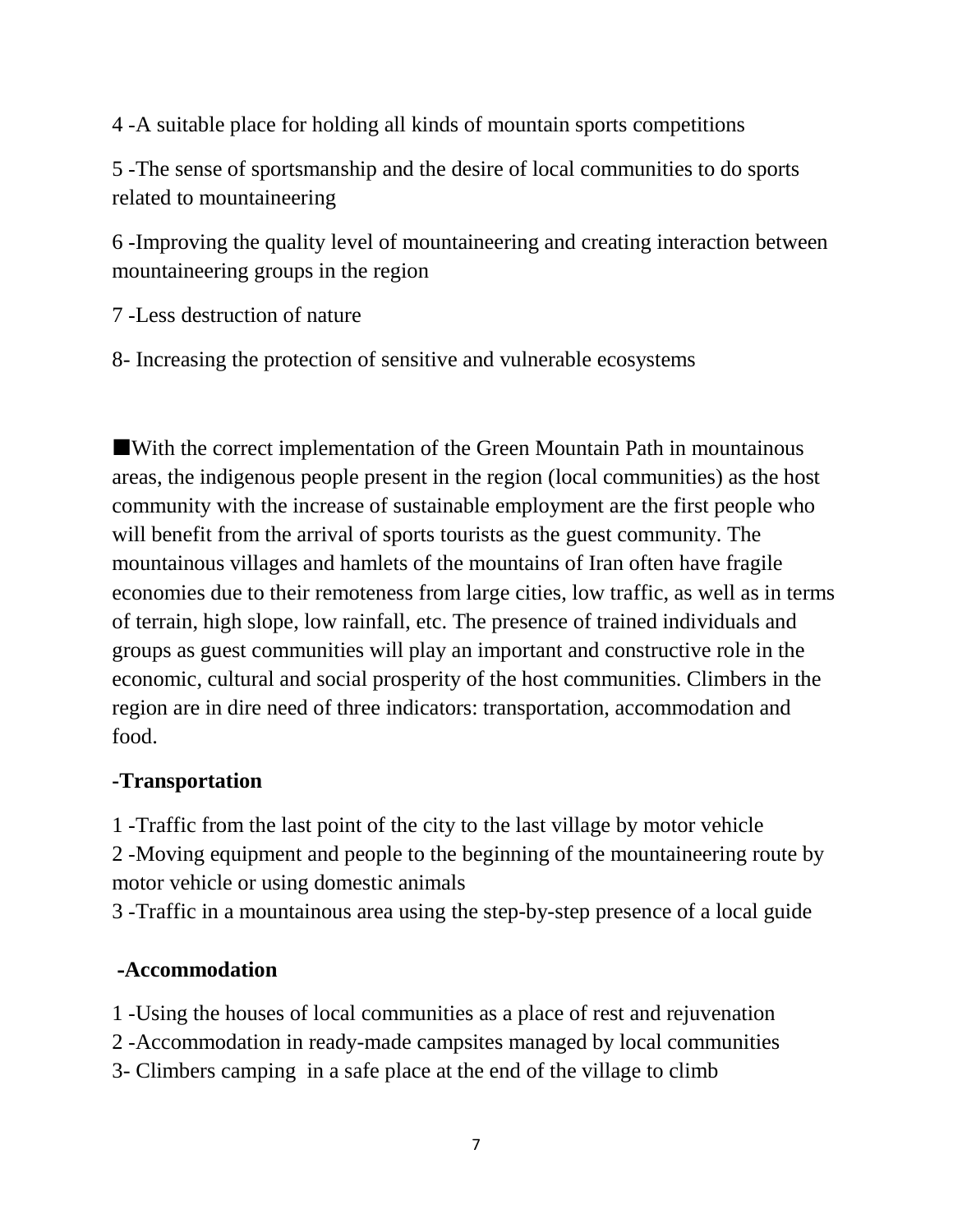# **-Food**

1 -Buy food supplies from local community stores such as canned food, eggs, etc.

2 -Using traditional foods of local communities such as bread, dairy products, stews, soups, etc.

3 -Using restaurants, fast food, etc. in the area with local management 4- Buying garden, forest, agricultural and handicraft products of local communities

Local communities will also be affected by their continued presence in the region and their connection to their guest communities, and the impact of mountaineers' social behaviors, culture, etc. on local communities is inevitable. By emphasizing the preservation of cultural values and providing appropriate models for empowering the economy of the local communities of the foothills, the Green Mountain Route can play an important role in the voluntary participation of the parties of the host and host communities.

The effects of these partnerships on host communities can include:

-Strengthening the sense of ownership and high value of the natural environment of the region

-Strengthening the athletic spirit among talented people, especially young people

-Strengthen the sense of conscientiousness and role in local management

-Strengthen the correct attitude towards the future by creating protection of environmental assets

-Strengthening the sense of presence of young people to participate in mountaineering training classes (local leader)

-Discover your important traditional and cultural resources such as indigenous games, dances, cooking, storytelling and...

-Better understanding of the geological and geological features of the region

-Keeping alive the memories of great people, veterans and how they treat nature

-Increasing the participation and ownership (Governance) of local communities

-Increasing the employment rate and participation of local women

-Increasing the investment of villagers in rural areas with the aim of attracting tourists

And this can bring together the presence of people with different tastes and perspectives in presenting to achieve a goal and strive for it.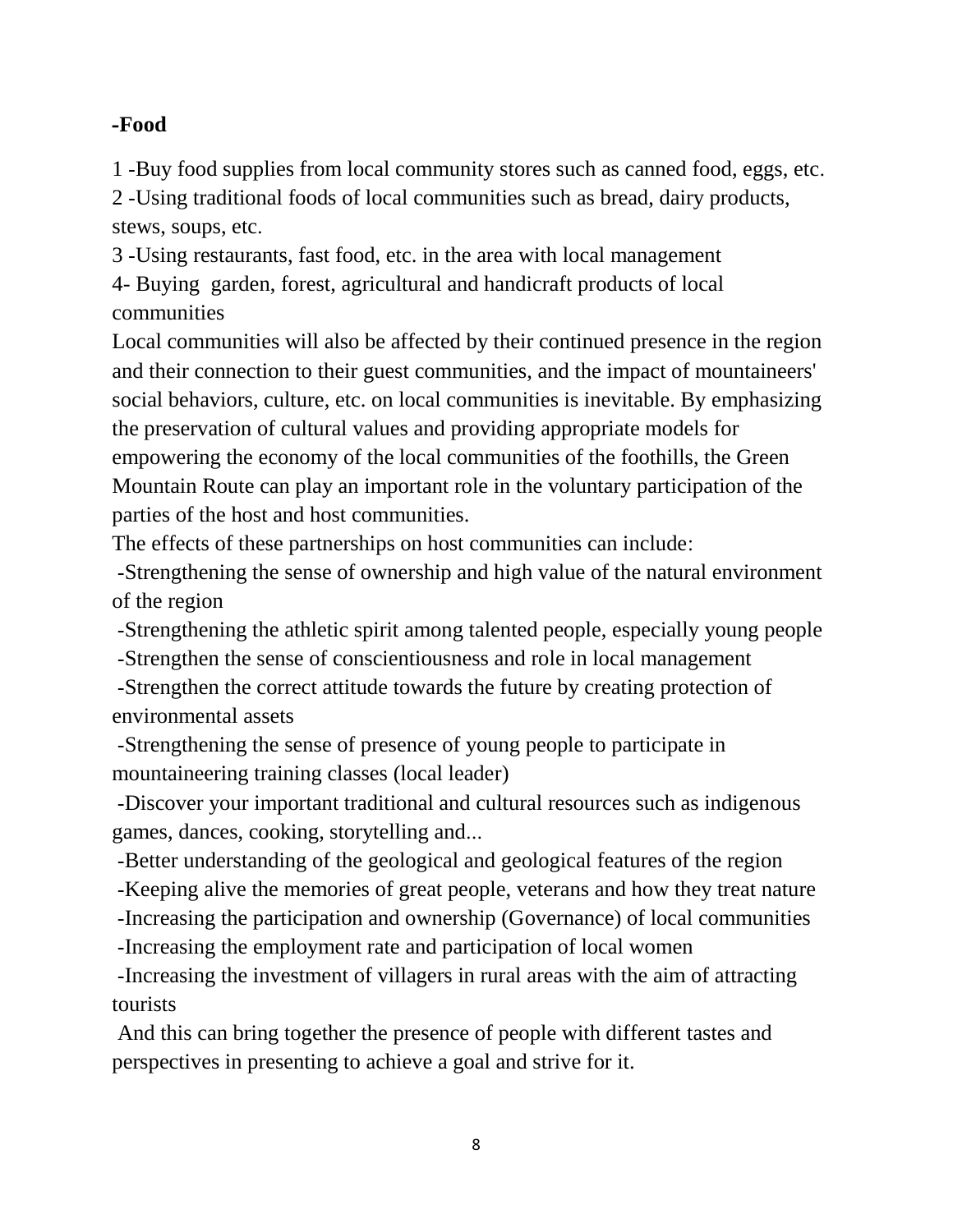The role of these effects in the guest community is so great that he can return to the area again and again and at each time to introduce different people to the area and about the natural beauty and the role of local communities in maintaining the natural environment. On the other hand, in terms of high natural potentials of mountain environment and technological advancement, guest mountaineers can play an important role in economic investment and transfer of new technologies to local communities such as construction of modern mountain ecosystems, waste disposal, clean energy, natural paths etc.

Most of the mountainous and mountainous villages in Iran are governed by local regional associations (village associations, councils, villages, local cooperatives) or by local elders. The role of such associations is very important for economic decisions and most villagers accept and implement the vote. In the pilot project of Green Mountain Route of Experts, through meetings with elected officials and trustees of local people, two important areas (Ghasemabad and Siakhlorud settlements) and (Jourdasht settlements) with special geographical location, several meetings were held and the project points of view were explained to them.

Since the design of the green mountain route is in line with organizing and managing mountaineering and nature tours, it is naturally related to sports tourists. In addition to identifying, selecting, and implementing a safe green route, this project performs a range of important ancillary activities. This set of side activities related to the issue of incoming tourists to the village of Javaherdasht is important from both a negative and a positive point of view. The influx of tourists, despite all the positive economic benefits, has sometimes led to socio-cultural conflicts due to the local population living near the Ascension Camp.

Considering this issue, the green mountain route of Javaherdasht village was chosen by a suitable side road that goes around the village and reaches the beginning of the mountaineering route. This route uses the village belt that was previously constructed after the main village square.

Other side activities of this environmental protection plan include the following:

-Organizing eco-tourism houses

-Organizing local guides of Mount Samamous

-Organizing and training drivers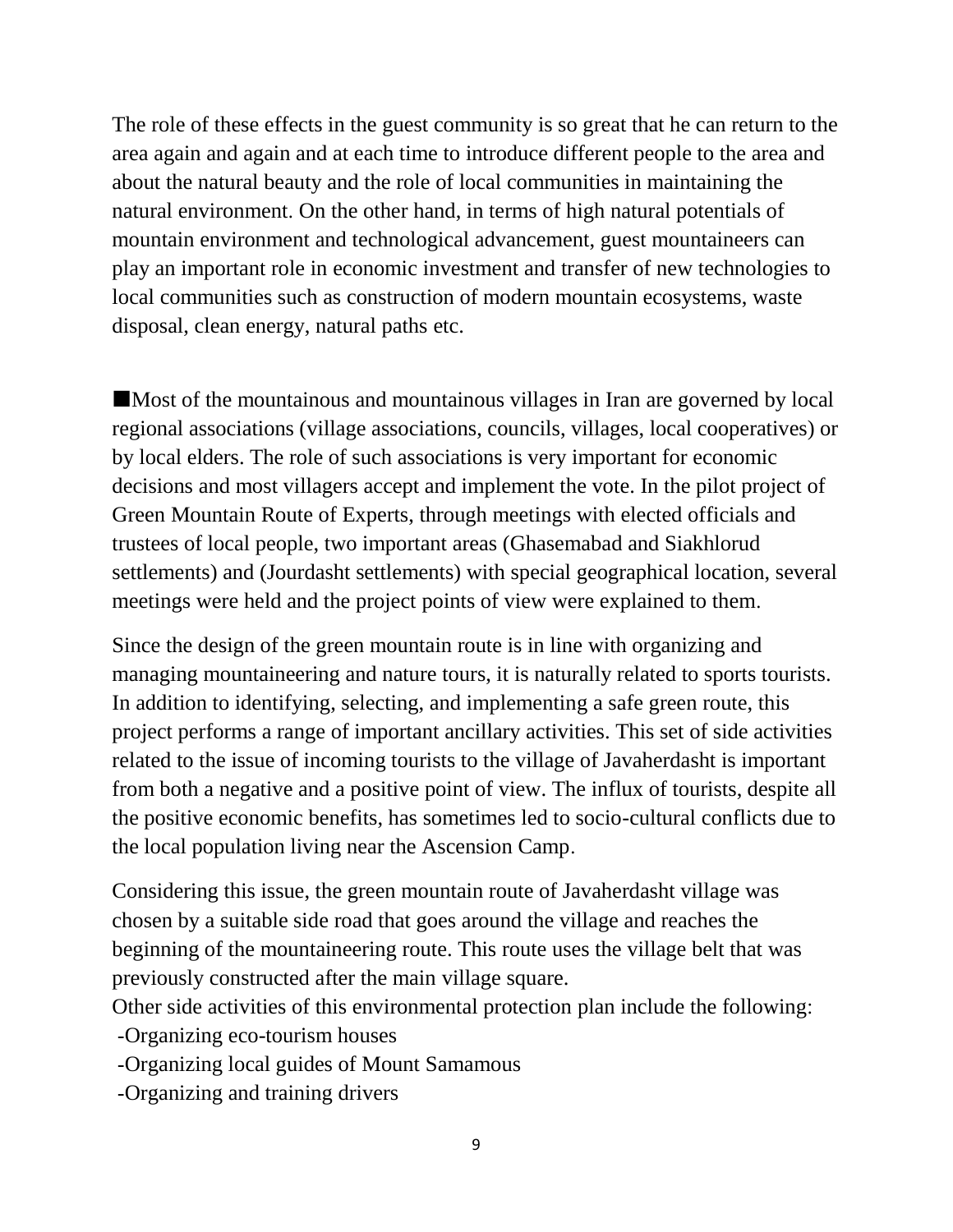-Organizing local cars carrying tourists in a coherent complex

-Creating a green mountain route website and an Instagram page for a practical and purposeful introduction

-Development of food supply stores

-Participation of non-governmental organizations (NGOs) in the educational, research and executive sectors

-Educate local communities by publishing booklets, brochures and photos of green plants and animals

This ultimately leads to an increase in the economic income of the local community through the entry of sports tourists and distance from harmful activities such as the sale of valuable land for livelihood and false income.

By conducting meetings of the group of experts, the Green Mountain route was paved with environmental activists concerned with the protection of the region. The cooperation of cultural associations was based on cultural foundations.

Samamous mountain (the place of the project) is a holy mountain in the eastern region of Gilan province. The language and culture of the political region of East Gilan has been greatly weakened. By carrying out activities such as preparing a geographical map of the routes to climb Samamous Mountain and using native words (unlike most maps produced in Iran), a map was produced using local dialect and pronunciation. The same thing was done in the commentary board. Attention to the local language and dialect of Galshi, and its introduction in conjunction with the cultural role of Mount Samamous with the publication of a book on the subject, sufficient motivation of cultural associations to enter and cooperate in this field. With these incentive policies, we saw the participation of all NGOs in the completion of this project.

The idea of Green Mountain Route was studied under the supervision of the Iranian Mountaineering and Sport Climbing Federation for the first time as a pilot in Gilan province (in the northern part of the Iran and adjacent to the Alborz Mountains) for the highest peak of gilan, samamouse peak (in the rudsar city).

Very close collaborations took place between several government agencies to prepare and doing this methodology, for example, the following organizations participated in this work, including: Surveying organization to prepare accurate large-scale topographic maps, Meteorological organization to provide precipitation statistics and atmospheric parameters anomalies in recent years, the Mountaineering and Sport Climbing committee of Guilan Province, for the use of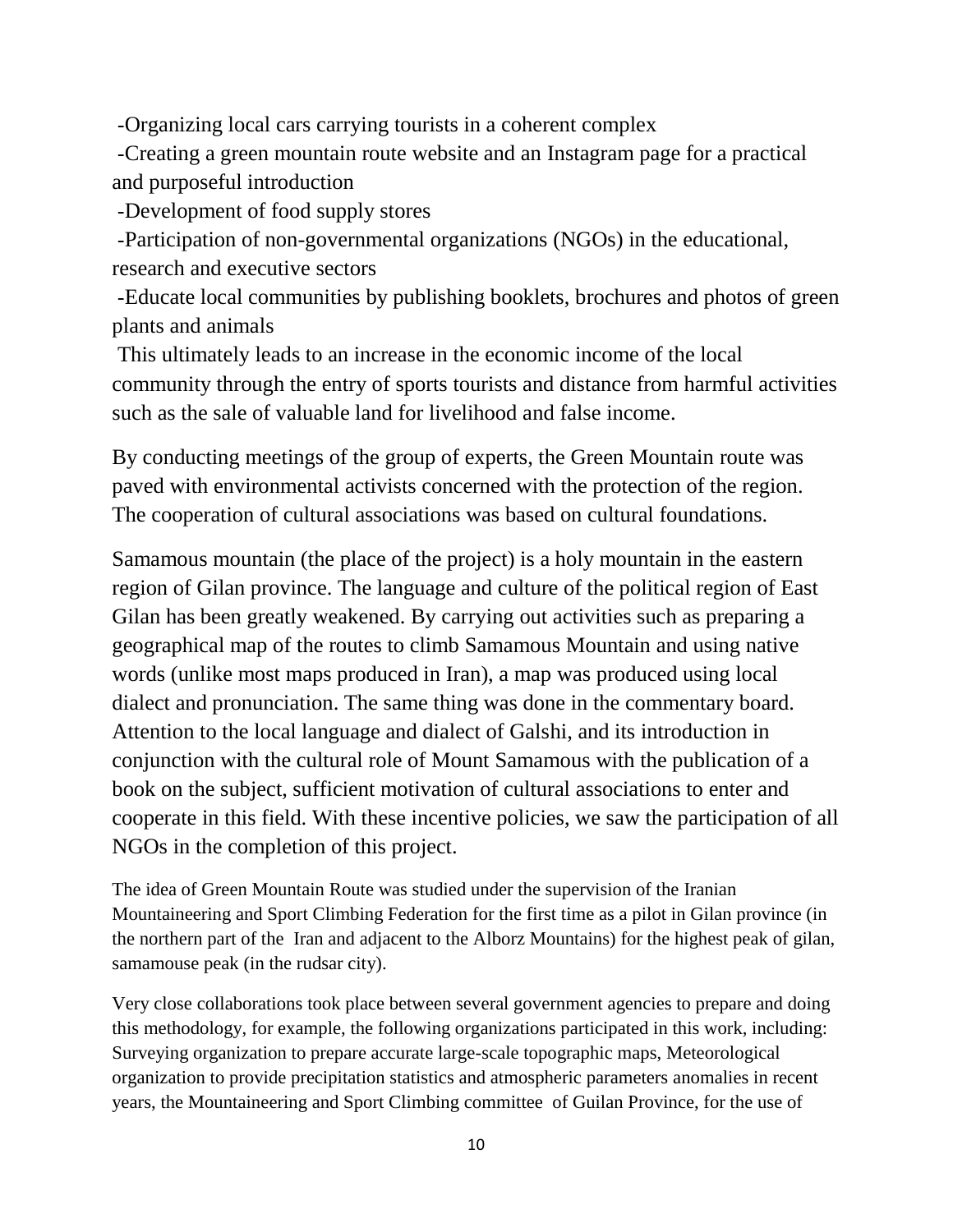professional mountaineers who have previously traveled to the samamouse peak, the Environmental Protection Organization of the Guilan Province to obtain the desired areas and identify protected areas and identify endangered species, Also Rudsar city governorate for more coordination with local communities involved in the pilot project area, Ministry of Energy to identify springs, Forests and Rangelands organization to identify forest reserves and forest parks, Housing foundation to identify target villages, Ministry of Cultural Heritage, Industries Manual and tourism to identify man-made tourist attractions.

After preparing the patterns and specifying the strategic document - the method of the Green Mountain Route doing-the experts, after approving the specialized teams, referred the implementation method to the executive team.

Also, after the field visiting of the area and surveying, the executive team selected the areas with the highest mountaineering efficiency and the least damaging environmental impacts and announced the costs of the work to the experts in relation to the requested works. Since the main goals for the prospect of the Green Mountain Route, is to raise the quality level of mountaineering on the one hand and to improve the cultural-economic level of local communities on the other hand, it was decided that the cost of doing this project to be paid by government and local organs of the region under the name of rural and ranchers cooperatives of the same region. Most of the people who work in the cooperatives are all villagers and they are trusted and relievable, so for more trust and also a sense of interaction, the way of working for the rural and nomadic cooperative company was explained and agreed upon. Also, to coordinate and approve the budget, the executive plan was reviewed and approved by the officials of Rudsar governorate (geographical and political location of the mountain). After various approvals by the governmental organizations of the region and before starting the operational work, a meeting was held in the village (Javaherdasht) with local officials, including Dehyari and the village council, and explanations were provided to them. In this meeting, the operational team also requested that people be introduced to the executive work (simple worker) who are more familiar with the area in order to establish operational work.

#### B:

Regardless of natural factors such as soil type, steep slope, lack of water availability, etc., Working in a mountainous environment is problematic because of lack of equipment and skilled mountaineering workers that are familiar with environmental issues. In developing countries, the use of human resources is much more economical than the use of modern equipment and new technologies. For example, in most Mountain areas, Carrying materials and cargo of climbers are done by domestic animals and at very high altitudes by Sherpas, while in most developed countries this is done by helicopters with different capabilities. The mountain will always be the scene of various events for the people who are there, so the person who is selected to work in the mountain environment should not be an ordinary person, he should be familiar with working with technical equipment and have good physical strength. Various factors such as what has been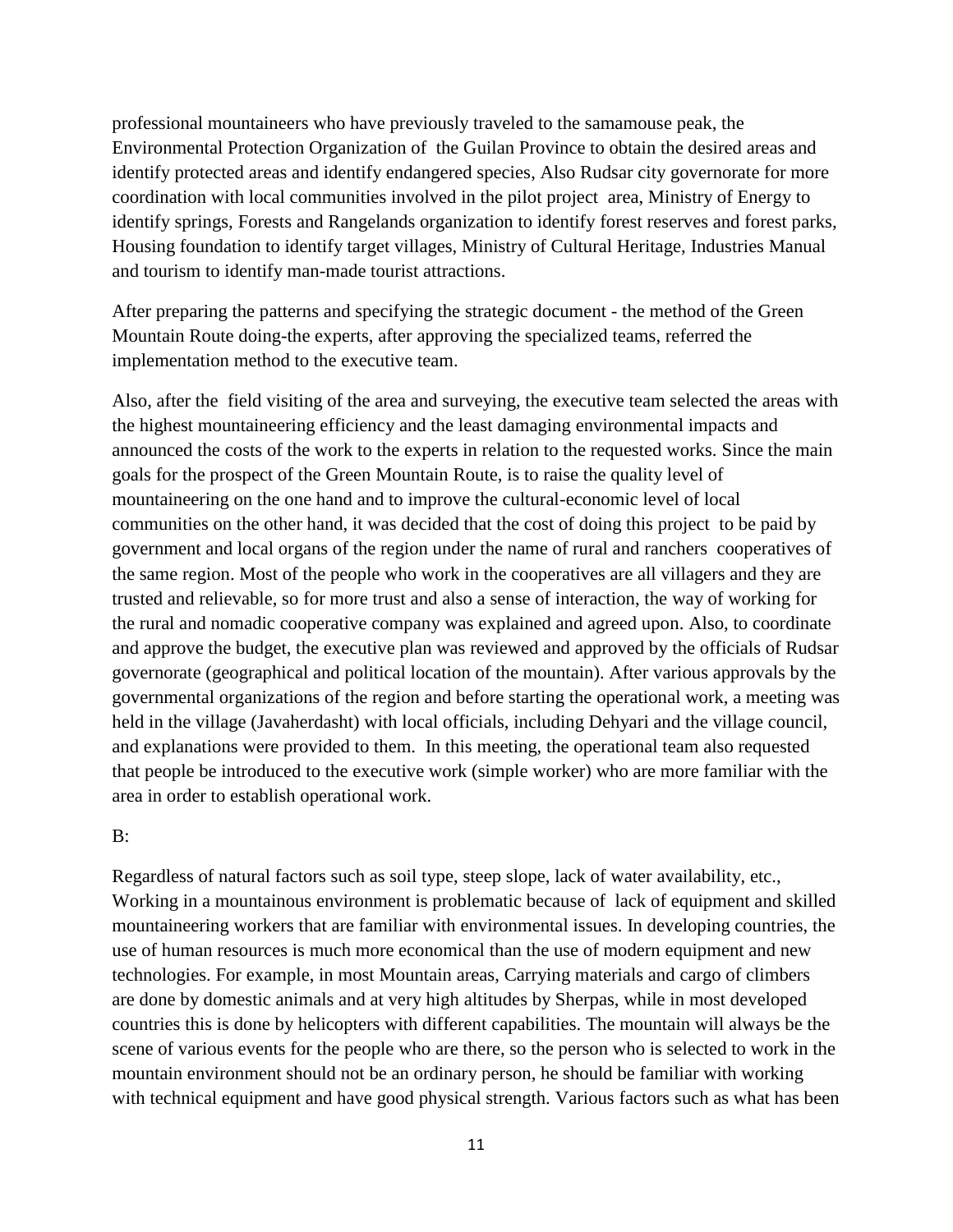said are involved in the execution of work in the mountains. For these reasons, the cost of working in the mountains is higher than working in urban areas.

- Increasing the salary of workers for working in the mountain area

- Lack of sufficient mountaineering and environmental information in the area
- No permanent residence in the area to rejuvenate
- local people do not help to foreigners who have entered the mountainous area to work

The use of local people, in addition to the above, has numerous benefits that make any foresight plan pay attention to:

- Creating the sense of belonging
- Creating alliances between people in local communities for a sense of work in the region
- Creating economic prosperity and turnover in the village
- Provide a large part of the hidden costs that are not included in the project
- Full knowledge of the tracks in the area and complete knowledge of the environment
- Having the sufficient physical strength to establish a long time in mountainous areas
- Providing and maintaining the work done in terms of ownership

In developing countries such as Iran, where more than half of the land is mountainous, carrying out the Green Mountain Route project is not an easy task, and as mentioned in the previous section, the project was funded by the Rudsar County Governor's Office. . The funding budget was part of the national pilot budget for the Green Mountain Route project on Mount Samamos in Rudsar. The other part of the project was funded by local people and stakeholders (researchers, executive operations, etc.).

The Green Mountain Route project and its national pilot project have been completed with the cooperation of human resources from the following authorities:

Iranian Federation of Mountaineering and Sport Climbing

Guilan Province Mountaineering and Sport Climbing Committee

Rudsar County Mountaineering and Sport Climbing Committee

Iranian Mountain Environmental Protection Association

Guilan Cultural and Natural Heritage Preservation Association